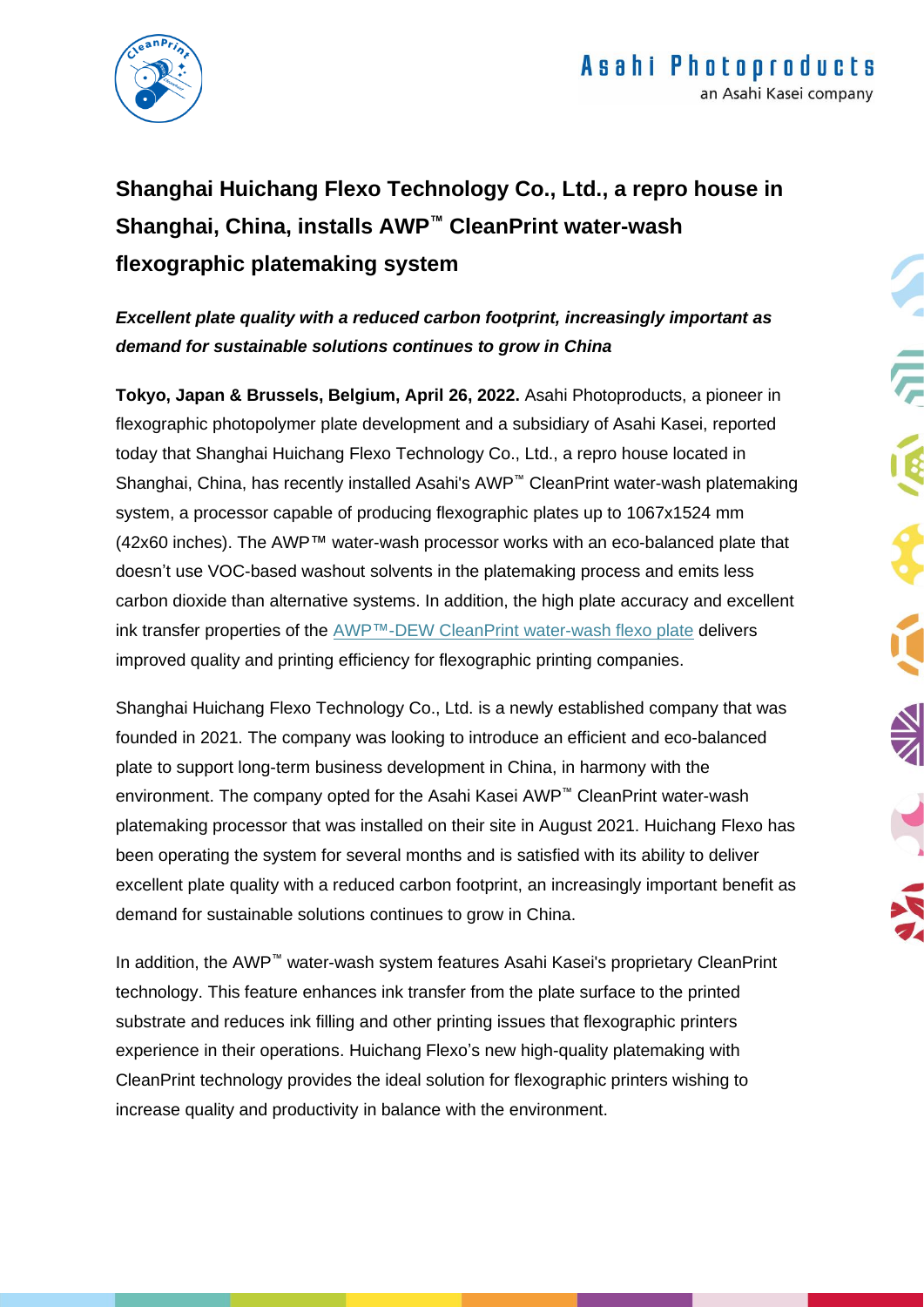

Caption: AWP™-DEW CleanPrint water-wash flexo plate: Huichang Flexo has been satisfied with its ability to deliver excellent plate quality with a reduced carbon footprint.

"We introduced platemaking equipment to the Chinese market, including the Asahi Kasei's AWP™ CleanPrint water-wash platemaking system, to provide flexo printing companies with high-quality plates in balance with the environment. In China, environmental regulations are becoming more strict, and many companies need to take urgent action to be compliant. To assist them, we introduced a platemaking system that can produce water-wash plates up to 1067x1524 mm with a water-wash solution. These plates deliver high-quality print in harmony with the environment for companies that print on various substrates, including paper and flexible packaging material, and we highly recommend them," said Mr.Pinghui Ren, President of Shanghai Huichang Flexo Technology Co., Ltd.

"Asahi Kasei's AWP™ CleanPrint water-wash platemaking system has proven highly effective for the production of high-definition applications around the world. In the future, flexographic printing, which has a low environmental impact, will primarily be used for flexible packaging in China because of the easy conversion of packaging from gravure to flexo printing. We are very excited to support this transition in China with our AWP™ platemaking solution and its many benefits, such as the improvement of printing efficiency and the low environmental impact," added Mr. Toshiki Sugawara, Sales Representative for Asahi Kasei Electronic Materials (Changshu) Co., Ltd.

For more information on Asahi Photoproducts AWP™ water-wash platemaking systems and CleanPrint plates for the flexo market, please visit [www.asahi-photoproducts.com](http://www.asahi-photoproducts.com/)

--End--

**About Shanghai Huichang Flexo Technology Co.,Ltd.**

ľ